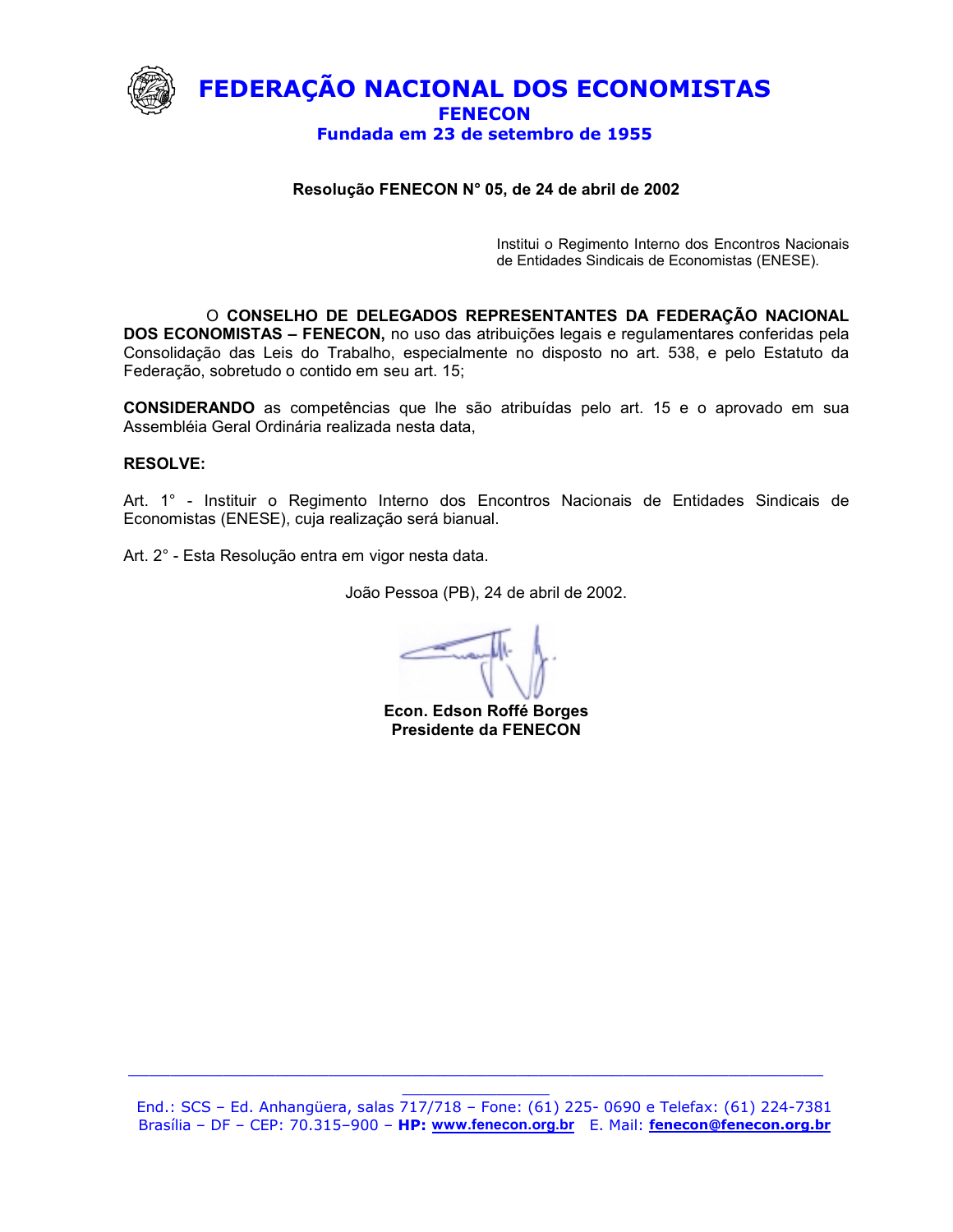

# **ENCONTRO NACIONAL DAS ENTIDADES SINDICAIS DOS ECONOMISTAS** (ENESE)

## **REGIMENTO**

# **I - DOS OBJETIVOS DO ENCONTRO**

Art. 1° - O Encontro Nacional das Entidades Sindicais de Economistas - ENESE, tem como objetivo discutir e aprofundar as questões relativas às atividades sindicais dos Economistas, com a finalidade de unificar e fortalecer nacionalmente a ação dos Sindicatos dos Economistas - SINDECONS, na luta em defesa dos direitos e interesses da categoria, e ampliar a sua contribuição na construção de uma sociedade brasileira livre, progressista, solidária e socialmente justa.

Art. 2° - Os temas dos Encontros serão definidos previamente pelo Conselho de Delegados Representantes da Federação Nacional dos Economistas - FENECON.

# II - DA REALIZAÇÃO E DA ORGANIZAÇÃO

Art. 3° - O ENESE será realizado bienalmente pela Federação Nacional dos Economistas -FENECON, em conjunto com os seus Sindicatos afiliados.

Art. 4° – A Coordenação e a Organização do ENESE serão do SINDECON que estiver promovendo o evento, em conjunto com a Diretoria Regional da FENECON de sua respectiva jurisdição. Será composta uma Comissão Organizadora local designada pelo SINDECON promotor do Encontro.

# **III - DOS PARTICIPANTES**

Art. 5° – O ENESE reunirá os seguintes participantes:

a) Com direito a voz e voto, os Delegados dos SINDECONS legalmente constituídos e os membros da Diretoria Executiva e do Conselho Fiscal da Federação;

b) Apenas com direito a voz, os representantes das demais entidades de Economistas e outras pessoas interessadas.

Parágrafo Único – A todos os participantes será exigido a prévia inscrição no Encontro.

# IV - DO NÚMERO DE DELEGADOS

Art. 6° – O número de Delegados por Sindicato no Encontro será na seguinte proporção:

a) Até 500 associados, 04 (quatro) Delegados;

- b) De 501 até 2.000 associados, 05 (cinco) Delegados;
- c) De 2.001 a 5.000 associados, 06 (seis) Delegados;
- d) Acima de 5.000 associados: 07 (sete) Delegados.

Parágrafo Primeiro - O total de associados equivale à quantidade de Economistas sindicalizados em cada SINDECON. existentes em 31 de dezembro do ano anterior à realização do ENESE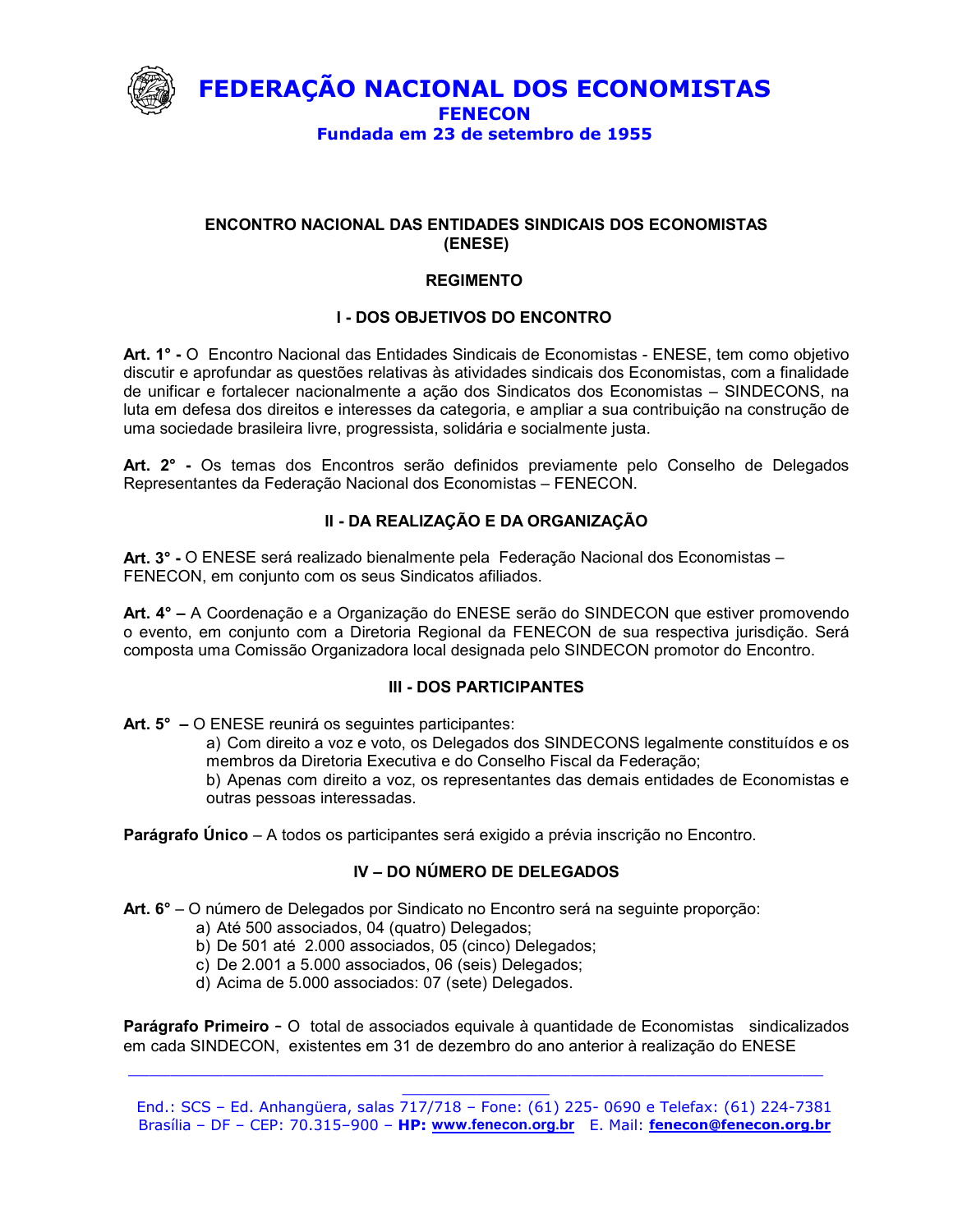

FEDERAÇÃO NACIONAL DOS ECONOMISTAS **FENECON** Fundada em 23 de setembro de 1955

**Parágrafo Segundo** – Incluem-se entre os Delegados definidos por intervalos de classes, o Presidente de cada SINDECON, como Delegado nato.

Parágrafo Terceiro - Cabe a cada SINDECON informar à Federação, até o último dia útil do primeiro trimestre do ano de realização do ENESE, a quantidade de Economistas sindicalizados que possuía no dia 31 de dezembro do exercício anterior, através de documentação própria, na forma prevista pelo artigo 7° do Estatuto da Federação.

Art. 7° – Serão considerados Delegados natos da FENECON, os membros efetivos da Diretoria Executiva e do Conselho Fiscal

# V - DO PROCESSO DE INSCRIÇÃO

Art. 8° – A escolha dos Delegados dos SINDECONS será feita em Assembléia Geral ou de Diretoria, especificamente convocadas para esse fim.

Art. 9° – Caberá a cada Sindicato formalizar, tempestivamente, a inscrição de seus Delegados junto à Comissão Organizadora do Encontro.

Art. 10 - Os demais participantes poderão se inscrever dentro do horário estabelecido pela programação do Encontro.

# VI - DA PROGRAMAÇÃO

Art. 11 - A programação do ENESE compreenderá:

- a) Sessões solenes de abertura e encerramento;
- b) Mesas de Debate:
- c) Grupos de Trabalho;
- d) Sessão Plenária Final.

Parágrafo Único – Cada mesa de debate terá um Coordenador e os grupos de trabalho terão Coordenadores e Relatores.

Art. 12 – Os Coordenadores de mesa e dos grupos de trabalho serão designados pela Comissão Organizadora e os Relatores escolhidos pelos integrantes dos grupos de trabalho.

Parágrafo Primeiro - Os relatos das discussões e decisões dos grupos de trabalho serão consolidados em um único documento por tema a ser apresentado na sessão da plenária final.

Parágrafo Segundo – Só serão incluídas nos relatórios a serem submetidos à plenária final, as propostas que obtiverem pelo menos um terço dos votos dos integrantes dos respectivos grupos de trabalho.

End.: SCS - Ed. Anhangüera, salas 717/718 - Fone: (61) 225- 0690 e Telefax: (61) 224-7381 Brasília - DF - CEP: 70.315-900 - HP: www.fenecon.org.br E. Mail: fenecon@fenecon.org.br